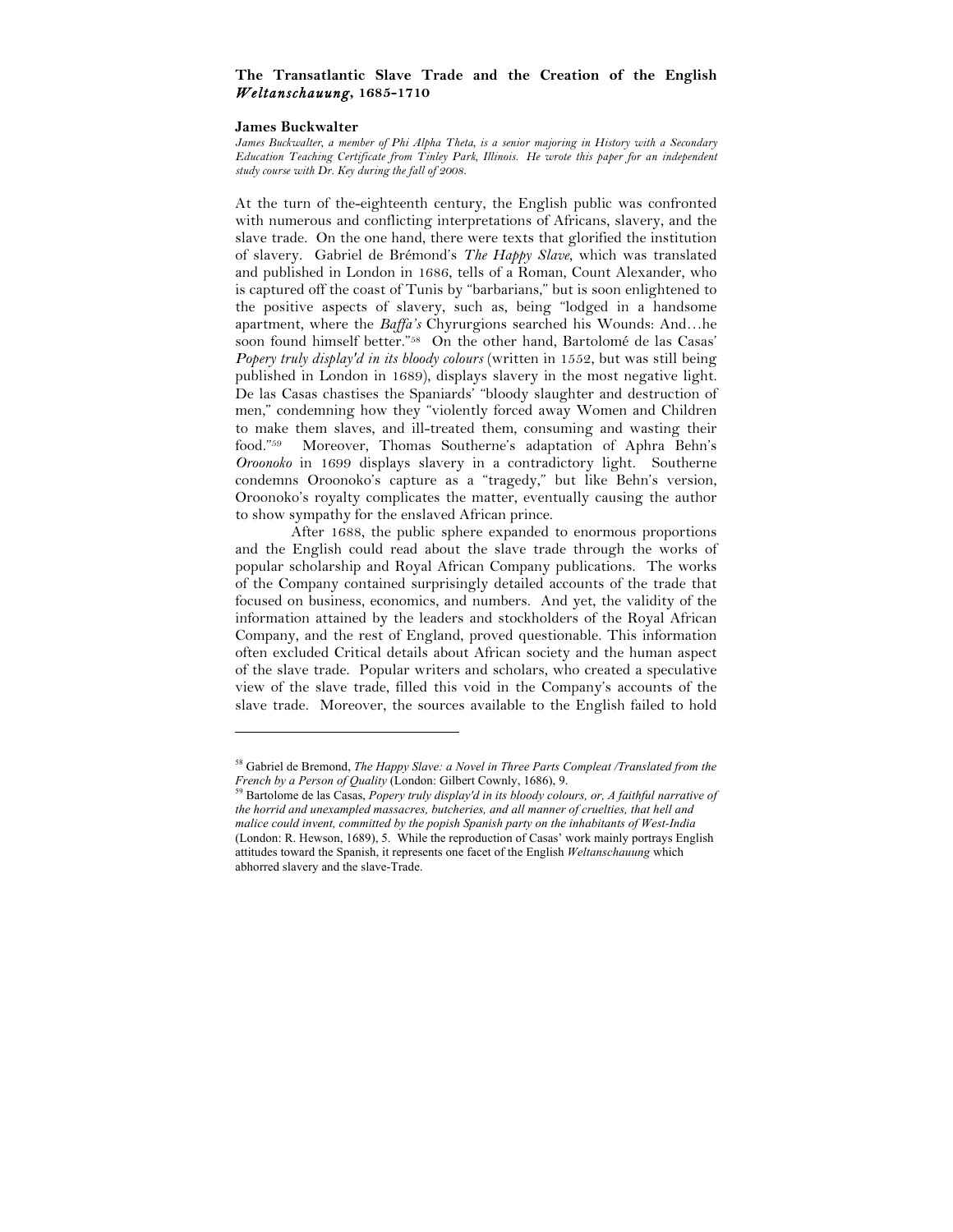the standards of validity needed to build a complete understanding of race and slavery. Royal African Company (RAC) publications left out the human aspect while popular scholars and authors artificially created a human aspect. This process would have disastrous effects for the collective English *Weltanschauung* (German word, literally translated as "worldview"). Similarly, the conflated the meanings of words like "slave" and "negro" in RAC correspondence and pamphlets created a society that would eventually treat all "negroes" as "slaves," and help delay British abolition.

In order to determine the changes that the English *Weltanschauung* underwent during this period, this essay seeks to investigate the factors contributing to decisions made by the leaders and stockholders of the Royal African Company) and how these decisions may have shaped Englishmen's conceptions of Africans and slaves.60 Three separate steps are required, namely, ascertaining who the leaders and stockholders of the RAC were and how they got their information, determining how information was conveyed to the wider society, both through the Company and through popular literature, and analyzing the use of the words "slave," "negro," and "native," and the contexts in which they were used in correspondence and pamphlets. English society at the turn of the eighteenth-century had not yet fully assumed that all Blacks were inherently slaves; it was well on its way.

The need for discussing the English slave trade from such a vantage point emerges from the well-established, but still lacking, historiography of the slave trade. Historians from Philip Curtin, K.G. Davies, Elizabeth Donnan, and Eric Williams to the more recent works of William A. Pettigrew, Susan Amussen, Kenneth Morgan, David Eltis and David Richardson have adequately mapped most areas of the trade.<sup>61</sup> Each of these works touches on important aspects of the trans-Atlantic slave trade, but leaves some questions unanswered. Pettigrew's works focus on

<sup>&</sup>lt;sup>60</sup> Of the three essential avenues for exploring the English Slave Trade (official internal papers, documents of the Royal African Company, popular scholarship/literature, and pamphlets of the Royal African Company), I have access to the latter two. Because internal documents of the Royal African Company do not deal directly with the transfer of information to the public, they are less important for this study.

<sup>&</sup>lt;sup>61</sup> William A. Pettigrew, "Free to Enslave: Politics and the Escalation of Britain's Transatlantic Slave Trade, 1688-1714," *William and Mary Quarterly* 64, no. 1 (January 2007): 3-38 and William A. Pettigrew "Parliament and the Escalation of the Slave Trade, 1690-1714," *Parliamentary History* 26 (2007): 12-26; Ann M. Carlos and Jamie Brown Kruse, "The Decline of the Royal African Company: Fringe Firms and the Role of the Charter," *Economic History Review* 49, no. 2 (May 1996): 291-313; Stephen D. Behrendt, David Eltis and David Richardson, "The Costs of Coercion: Agency in the Pre-Modern Atlantic World," *The Economic History Review* 54, no.3 (August 2001): 454-476; K. G. Davies, *The Royal African Company* (New York: Atheneum, 1957); Kenneth Morgan, *Slavery, Atlantic Trade, and the British Economy, 1660-*1800 (Cambridge: Cambridge University Press, 2000); Susan Dwyer Amussen, *Caribbean Exchanges: Slavery and the Transformation of English Society: 1640- 1700* (Chapel Hill: University of North Carolina Press, 2007).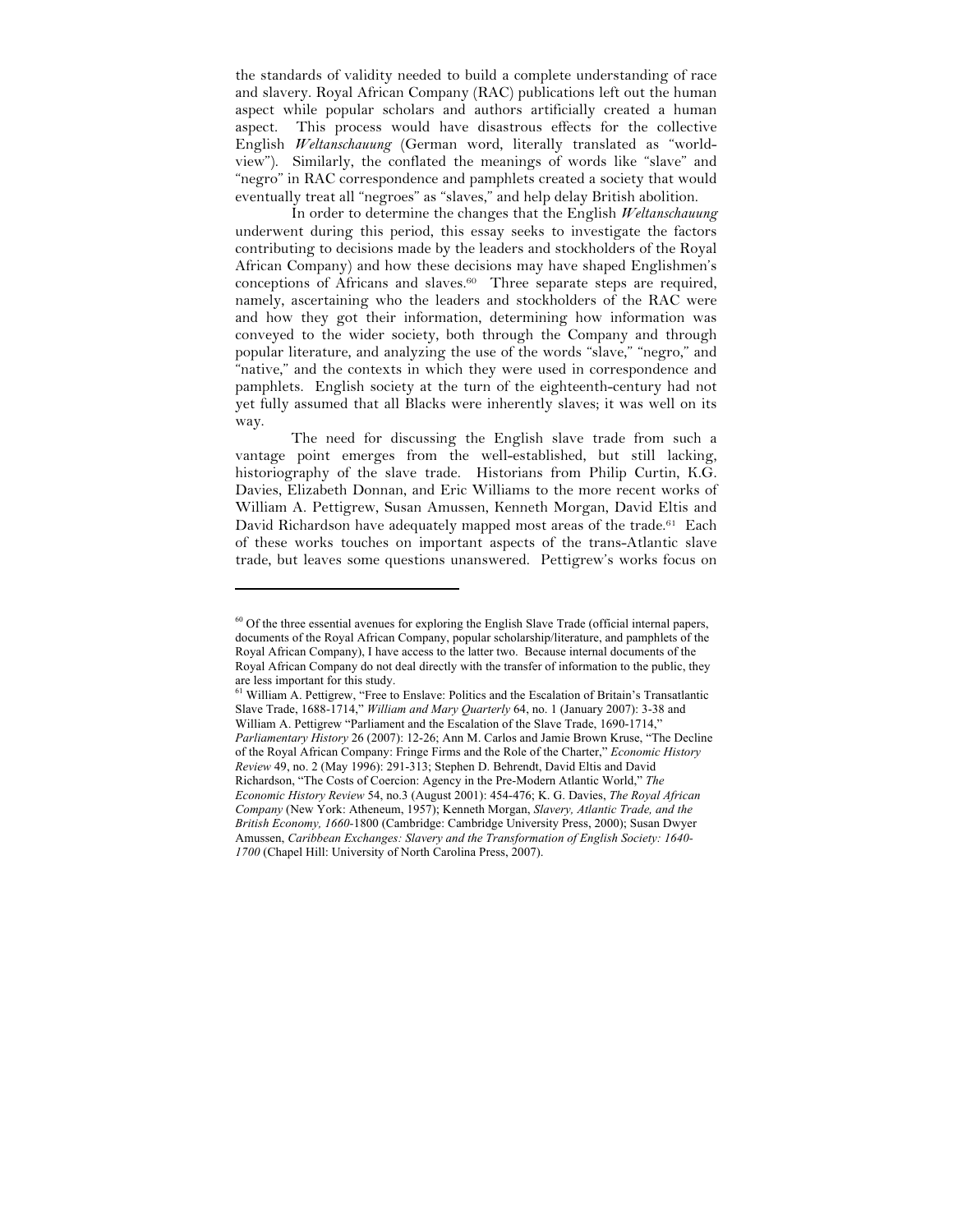the political and legal aspects of the changes that occurred in 1688 as they relate to the slave trade, leaving questions about the social environment of England and the West Indies. "The Costs of Coercion,", brings economic factors into the discussion, but likewise leaves social effects of the slave trade unexamined. Davies' *The Royal African Company*, on the other hand, touches upon the issues of communication and efficiency within the Company, but creates effects on the greater society out of the discussion. Finally, Amussen makes powerful connections about the effects of the trade as they relate to the structure of work, gender, and law, but ignores a discussion of the larger society as a whole. With this in mind, the current scholarship fails to make fundamental connections between the slave trade and its influence on the collective English *Weltanschauung*.

## **The Organization of the Royal African Company**

The RAC's organization remained much like that of other jointstock companies of the eighteenth-century. Its chief officers included a Governor, Sub-Governor, Deputy Governor and twenty-four elected Assistants. The charter required Assistants to hold at least ₤400 of stock. Moreover, they were elected by shareholders who received one vote for every ₤100 of stock. The Assistants met twice a week to guide the day-today business of the Company and twice a year—once to elect a Governor, Sub-Governor, and Deputy Governor and once to announce a statement of the Company's stock.62 Assistants initially allowed served for only three consecutive years, but after 1691 this rule was dropped. At the same time, the Company decided to raise the minimum stock holdings for Assistants from ₤400 to ₤1,000, with no more than ₤250 being previously-owned stock. Sub and Deputy Governors were limited to one consecutive twoyear term; however, influential people often rotated between the positions of Assistant, Sub-Governor, and Deputy Governor, creating a stable group of decision-makers.63 Whereas the entire Court of Assistants met about once a week, the Company established a number of Sub-Committees to assist in the duties of running the Company. Davies notes that Assistants served on one or more sub-committees. $64$  The Company pushed the entire burden of executive decision-making to the Assistants and their subcommittees.65 What emerges from Davies' description is an extremely large company ran by twenty-four of its most wealthy investors, who met multiple times a week, and were responsible for nearly every decision the Company made. Because these twenty-four Assistants met so often, they were London-bound and found little time to travel to the places where the

<sup>62</sup> Davies, *Royal African Company*, 153-4.

<sup>&</sup>lt;sup>63</sup> Ibid., 157. In one instance, Sir Benjamin Bathurst was continuously elected from 1677-95 by being rotated between the three positions. He served thirteen times as an Assistant, twice as Deputy Governor, and four times as Sub-Governor. 64 Ibid., 157-8.

<sup>65</sup> Ibid., 154, 159.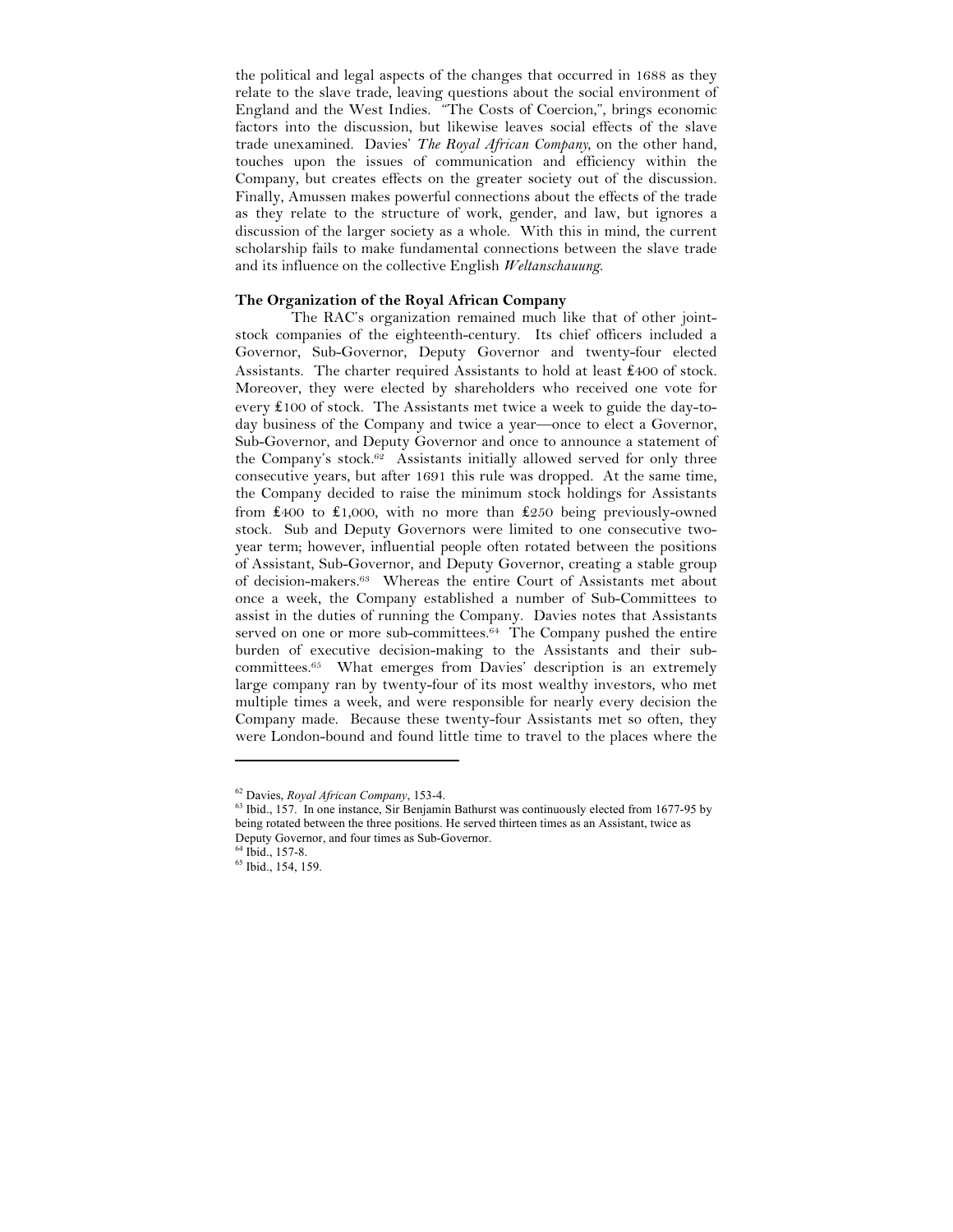Company purchased slaves. Assistants rarely acquired knowledge of the slave trade from firsthand experience.

In addition, those who ran the RAC had several common characteristics. First, most of the influential members of the Company obtained multiple investment interests. Most of the officials of the RAC established interests in the British East India Company. For example, Sir John Banks, a wealthy merchant, financier, and director of the Royal African Company, likewise served as a director of the East India Company and was involved with the Levant Company.<sup>66</sup> Similarly, George Berkeley, an influential politician and founding member of the RAC, was a member of the East India Company in 1680 and a governor of the Levant Company in 1681.67 Sir Josiah Child represented a "passive investor" whose central interest remained with the East India Company, despite being an early Assistant of the RAC.68 Jeffrey Jeffreys, Assistant of the RAC in the 1680s, participated in the tobacco trade, established business relations with the East India Company in the 1690s, and became a licensed Separate Trader, someone who traded separately from the Company, in the early 1700s.<sup>69</sup> Sir John Moore participated in both the Royal African and East India Companies around the time of the revolution, being an Assistant for the former and the second largest shareholder in the latter.70 Sir Dudley North served as Assistant, Sub and Deputy Governor of the Royal African Company, Governor of the Russia Company, and involved in the Levant Company.71 In short, many of the Assistants of the RAC struggled with the demands of multiple different companies.

Similarly, those who ran the RAC tended to be wealthy individuals with deep-rooted political interests. For example, D.W. Hayton's *The House of Commons, 1690-1715* lists twenty-five individuals who were both Members of Parliament and holders of significant offices within the RAC. Many of these, such as Sir Thomas Cooke, Sir Francis and Sir Samuel Dashwood, Nathaniel and Frederick Herne, John and Jeffrey Jeffreys, and Sir William Pritchard, also held significant interests in the East India Company.72 Additionally, Davies notes that in the first two decades of its

<sup>66</sup> D.C. Coleman, "Banks, Sir John," in the Oxford Dictionary of National Biography, http://www.oxforddnb.com/view/article/38265?docPos=2.

Andrew Warmington, "Berkeley, George," in the Oxford Dictionary of National Biography, http://www.oxforddnb.com/view/article/2209?docPos=2.

<sup>68</sup> Richard Grassby, "Child, Sir Josiah," in the Oxford Dictionary of National Biography, http://www.oxforddnb.com/view/article/5290.

<sup>&</sup>lt;sup>69</sup> Jacob M. Price, "Jeffreys, Jeffrey," in the Oxford Dictionary of National Biography, http://www.oxforddnb.com/view/article/49858.

<sup>&</sup>lt;sup>2</sup> Richard Grassby, "Moore, Sir John," in the Oxford Dictionary of National Biography, http://www.oxforddnb.com/view/article/19125?docPos=1.

 $71$  Ibid.

<sup>&</sup>lt;sup>72</sup> David W. Hayton, *The House of Commons, 1690-1715*, (Cambridge: Cambridge University Press, 2002), 736; Jacob M. Price, "Jeffreys, Sir Jeffrey," in the Oxford Dictionary of National Biography, http://www.oxforddnb.com/view/article/49858,; and Gary S. DeKrey, "Pritchard, Sir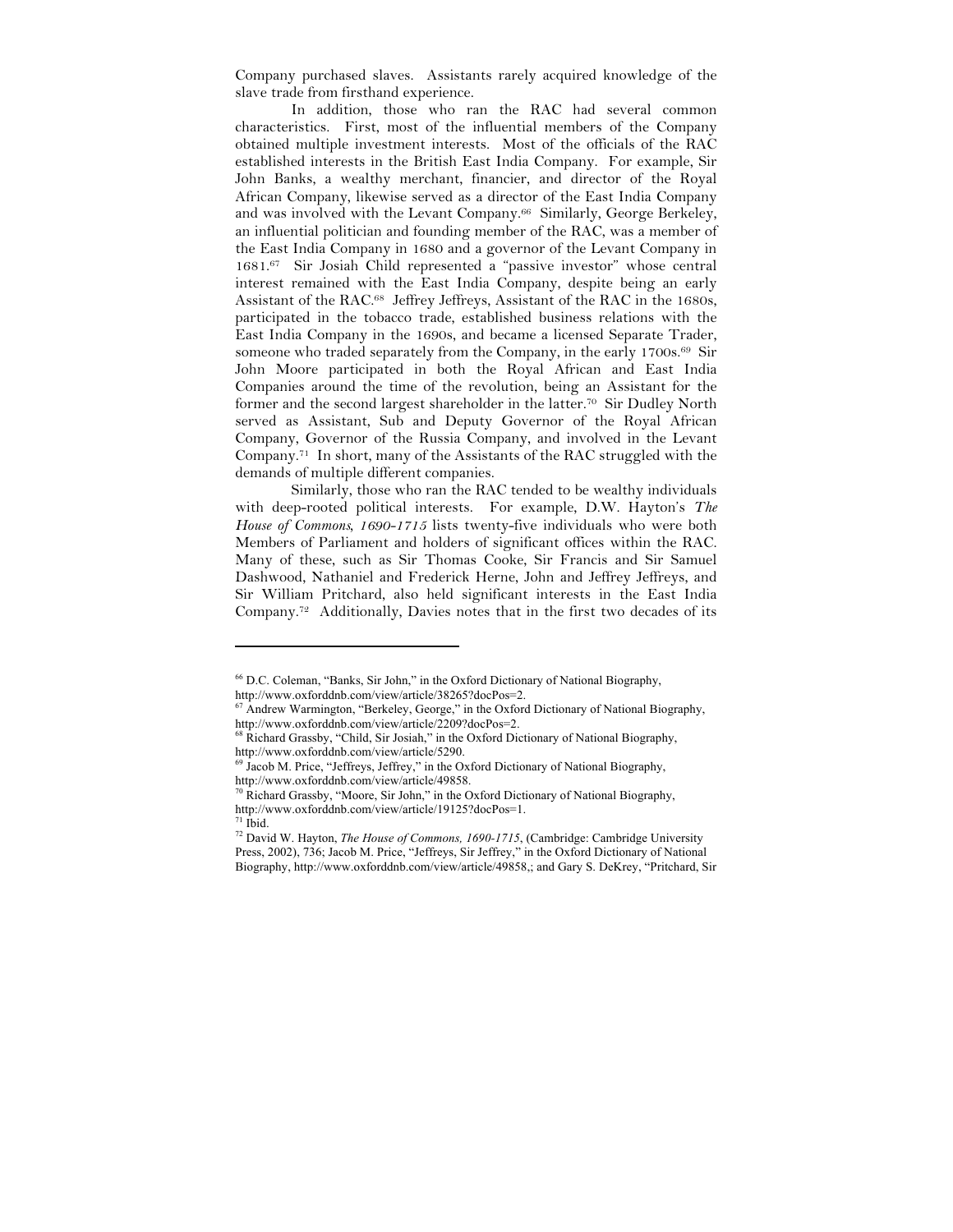existence, the Company listed nearly fifteen peers or associates of the Company.73 Once again, many of the most influential members of the RAC displayed significant interests elsewhere.

Perhaps unsurprisingly, many of the most influential members of the Company were passive investors who had little real world experience in Africa, the West Indies, or anywhere else in the Atlantic world. For example, Sir Dudley North, at the time of his investments with the Royal African Company, was a passive investor.74 Likewise, Sir Josiah Child, founding member and Assistant of the RAC, was a passive investor who believed that trade should be controlled from a central location, London.75 Only a select few, such as Sir William Hedges, Charles Hayes, and Sir Dudley North had any significant experience away from England. Sir William Hedges owned one of the first shares of the Company and was a multiple-term Assistant in the 1690s. He was heavily interested in the East India Company and traveled to the Bay of Bengal, where he acquired knowledge about Islamic languages and customs.76 Sir Dudley North was sent abroad to Russia, Smyrna, Italy, and Constantinople, which certainly made him a more informed controller of his interests in the Russian and Levant Companies, but probably added little benefit for his interests in the Royal African Company.77 Charles Hayes, a widely known mathematician and geographer, traveled to Africa before his days as Sub and Deputy Governors of the Royal African Company.78 In short, it appears that some portion of the most influential members of the Company possessed little experience in the Atlantic world.79

William," in the Oxford Dictionary of National Biography,

http://proxy.library.eiu.edu:2971/view/article/22825.

<sup>73</sup> Davies, *Royal African Company,* 64-5; Other prominent men in English society, such as King James, Sir Edmund Andros, and Sir George Carteret had associations with the Company. John Locke was also loosely associated with the Company. It is also important to note that the Royal African Company was not entirely made up of politicians; in fact, the majority of the Company's investors were businessmen, rather than members of Parliament.

<sup>74</sup> Richard Grassby, "North, Sir Dudley," in the Oxford Dictionary of National Biography, http://www.oxforddnb.com/view/article/20297?docPos=1.

 $75$  Ibid.

<sup>76</sup> Gary S. DeKrey, "Hedges, Sir William," in the Oxford Dictionary of National Biography, http://proxy.library.eiu.edu:2971/view/article/12860.

Richard Grassby, "North, Sir Dudley," in the Oxford Dictionary of National Biography, http://www.oxforddnb.com/view/article/20297?docPos=1.

 $^{78}$  R.E. Anderson, "Hayes, Charles," in the Oxford Dictionary of National Biography, http://proxy.library.eiu.edu:2971/view/article/12755.

 $79$  I have access to records for approximately 40 individuals involved with the Company from 1685-1710. Given the fact that there are 24 Assistants and 3 elected governorships, and that most of the people that held these positions were rotated frequently in order to keep them involved in the company, I have access to somewhere around 5% of the total number of people involved with the company. Given the frequency of characteristics in each of the stories I examined, I surmise that, as far as my data allows me to, the majority of influential people in the Company had little personal experience in the Atlantic World.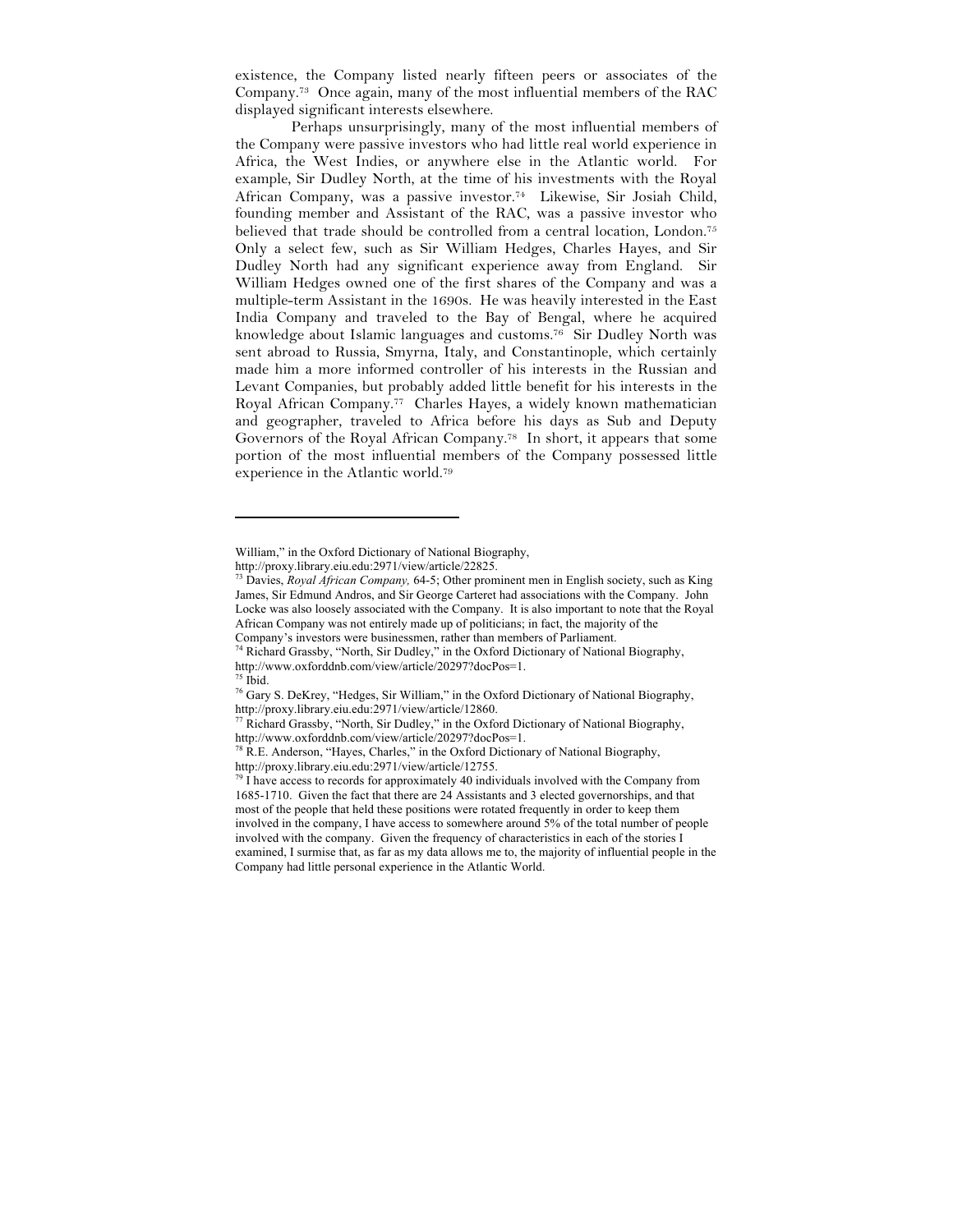## **The Transfer of Information Concerning the Slave Trade**

With some of its major investors being passive, holding investments in multiple companies, and having political obligations, RAC investors relied heavily on outside forces to bring them information about what was happening in the Atlantic World. With reliance this in mind, information was acquired through three avenues. First, the members gained information through the frequent meetings of the Royal African Company. While they took copious notes of these meetings, these documents represent the transfer of information within the Company and tell us little about the proliferation of information to the greater society. Next, Englishmen gained information through published works of the Company and through records of the Privy Council and House of Commons. This avenue is, in some sense, more important because it remained accessible to the wider society; the pamphlet wars between the Company and the separate traders were directed towards wider groups of Englishmen as the ability for commoners to influence government expanded. Finally, they received information from popular literature. This avenue also affected the rest of society.

Popular literature and scholarship helped frame the most basic assumptions about slavery and the slave trade for all Englishmen. Aphra Behn's *Oroonoko*, published in 1688 lies at the heart of these assumptions. Behn noted the tale of the African prince who is forced from his homeland into slavery in Surinam, where he reunites with his love, Imoinda, and battles the assumptions of slavery, arguing that he cannot possibly be a slave because of his royalty. The idea that Oroonoko, a slave, should be glorified rather than chastised, presents an interesting idea for this time. The author claims that, "The whole proportion and air of [Oroonoko's] face was so noble…that, bating [except for] his colour, there cou'd be nothing in nature more beautiful."80 Moreover, John Trefry, manager of Lord Willoughby's estate, upon hearing Oroonoko claim to be, "above the rank of common slaves," exclaims, "[Oroonoko] was yet something greater than he confess'd."81 This idea—that there are distinctions between various types of slaves—is contrasted by the idea that Africans represnted an inferior race. For example, the owner of the plantation holds Oroonoko as a slave, after which he is attacked by Whites. Similarly, the leaders eventually decide to hang Oroonoko as a warning to the other slaves. Thomas Southerne's adaptation of *Oroonoko*, which premiered in November, 1695, projected the dual views of slavery. Additionally, one of Southerne's modifications involved Oroonoko's suicide rather than enduring the struggle, indicating that he may have tried to represents Africans as cowards.

<sup>80</sup> Aphra Behn, *Oroonoko; or, The Royal Slave*, in Catherine Gallagher, and Simon Stern, eds., *Aphra Behn: Oroonoko; or, The Royal Slave* (Boston: Bedford/St. Martin's, 2000), 44.  $81$  Ibid., 67.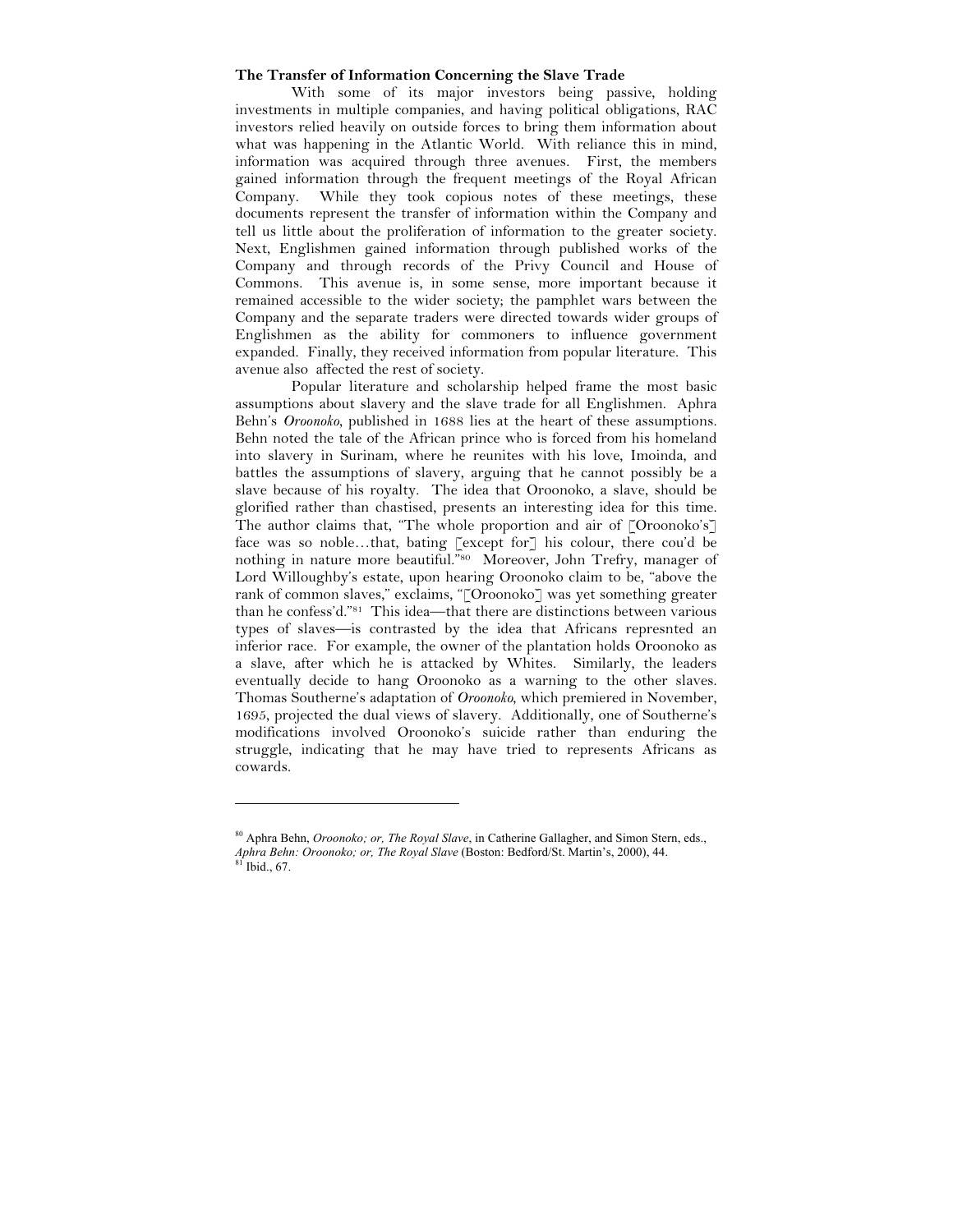*Oroonoko* fits into the larger group of Atlantic Creoles, who were able to capitalize on their ability to speak African and European languages to, in some cases, gain small measures of freedom. Atlantic Creoles were often African traders or their sons, who held high positions in African society.<sup>82</sup> In 1767, European slave traders captured members of one ruling family in Old Calabar, which facilitated a seven year journey wrought with disappointment and disaster. As a result, the two young African Creoles attempted to return home. Cases like this were complemented by Africans being sent to England to receive an education and Atlantic Creoles securing freedom and property in America. These situations, which occurred with some frequency in the early days of the slave trade, became less common as time wore on. By the 1730s and 1740s, Atlantic Creoles in America began to lose their socioeconomic standing at the hands of increasingly strict legal codes. 83 These codes, which shrank the ranks of the Atlantic Creole, reflected the English *Weltanschauung*, which increasingly focused on reducing the African to sub-human levels.

Compared to *Oroonoko,* Gabriel de Brémond's *The Happy Slave*, translated from French in 1686, presents a decidedly more pleasant view of slavery. The novel tells of a young Roman, Count Alexander, captured near Tunis. While in captivity, Alexander realizes the lighter side of slavery. In fact, the author declares that Alexander, "having happily fallen into the hands of so good and generous a patron, began to recover."84 Brémond's work emphasizes the "benevolent master" concept, which may have impacted how Englishmen chose to see themselves in relation to African slaves. The essence of Brémond's stance on slavery is evident from the very beginning, when he exclaims, "Africk…where the people were no less cruel than the lions and tigers that fill the desarts of the countrey: But since the discovery of Love there, it hath appear'd, that as love grows in all Countreys, so barbary itself hath nothing of barbarous but the name."85 In short, the translation and publication of Brémond presents Englishmen with an overwhelmingly positive view of slavery and the slave trade in which the slave trade appears as a civilizing process.

On the other hand, publication of the works of Bartholomew de las Casas at this time emphasized slavery as a barbarous institution. De las Casas presents a systematic description of the various cruelties committed in the new world in *Popery Truly Display'd in its Bloody Colours*. In this

<sup>82</sup> Randy J Sparks, "Two Princes of Calabar: An Atlantic Odyssey from Slavery to Freedom," *The William and Mary Quarterly* 59, no. 3 (July, 2002): 559, 562. Sparks indicates that as the slave trade grew, wealth replaced age as the determiner of rulers in Efik communities. Sons of wealthy African traders, therefore, were often considered royalty. 83 Ibid., 555-84; Ira Berlin, "From Creole to African: Atlantic Creoles and the Origins of

African-American Society in Mainland North America," *The William and Mary Quarterly* 53, no. 2 (April, 1996): 277, 279. Berlin highlights the case of Anthony Johnson, an Atlantic Creole who was able to amass a 550 acre estate in the 1650s.

<sup>84</sup> Brémond, *The Happy Slave,* 9.

<sup>85</sup> Ibid., 1.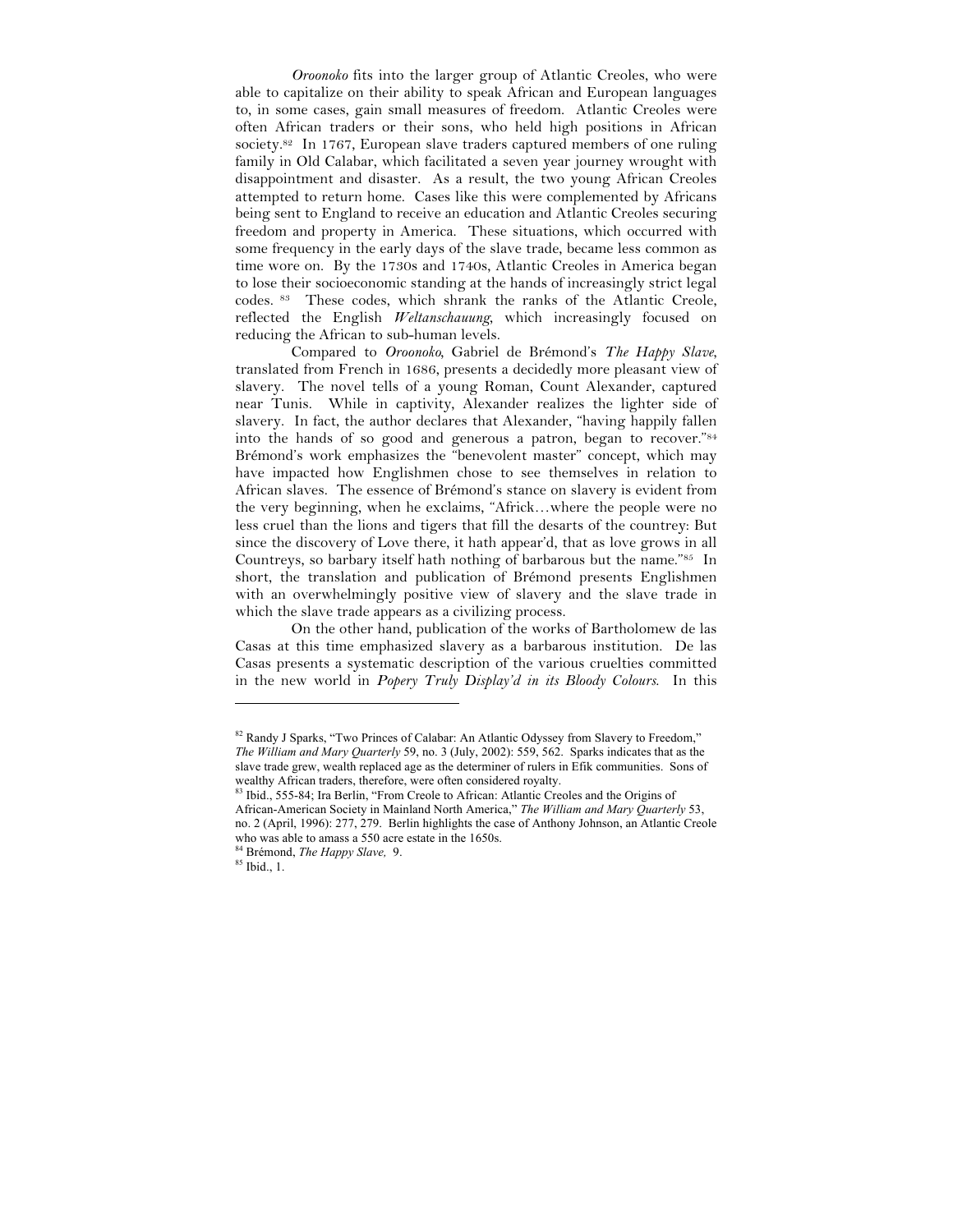work, slaves and natives are shown as, "being oppressed by such evil usage," and "afflicted with such great torments and violent entertainments"86 by their Spanish masters. De las Casas argues that the slave trade not only abuses the slaves, but Native Americans as well. Again, the publication of de las Casas' work also reflects English competition with Spain; however, the anti-slavery message of *Popery Truly Display'd in its Bloody Colours*, distributed at a time when the English were so engulfed in their own slave trade, further illustrates the diversity regarding English attitudes toward the slave trade. Moreover, when combined with *Oroonoko* and *The Happy Slave*, three distinctly separate views of the slave trade emerge in English popular literature.

Like popular literature, popular scholarship, most importantly the voluminous works of Nathaniel Crouch, help convey information about the slave trade to the English. Crouch was a bookseller and writer who published a number of pocket-sized, informational books written under the pseudonym of Robert Burton (often abbreviated R.B.). Between 1666 and 1725, Crouch published some seventy-five books, which were written in simple English and sold for one shilling. Although he published many novels that dealt with religion, he is best known for his historical works, which he himself wrote. After his death in 1725, Crouch's works continued to sell well for the remainder of the century.87 In *English Acquisitions in Guinea and East-India*, Crouch displays an overview of the customs, religions, wildlife, trade patterns, and marriages of the natives near each English fort or settlement in Africa. Nowhere does Crouch explain how he received such information, and it is unlikely that he observed these things himself, especially considering the number and frequency of his publications. In addition, Crouch conveys some degree of disdain for the natives, questioning the viability of their religion, calling them treacherous, and describing their feeding habits like those of swine.<sup>88</sup> Crouch declares that the people of Guinea "are handsome and well proportioned, having nothing disagreeable in their Countenances, but the blackness of their Complexion."89 In describing the natives around James Fort, Crouch claims that they "are Envious, curiously Neat, Thieves."90 Unreliable information conveyed in popular literature, such as Crouch's works, shaped Englishmen's conceptions of the slave trade.

Equally important were the pamphlets and publications of the RAC and the separate traders, which had considerable implications for the transfer of information on the slave trade and the shaping of slavery in the

<sup>86</sup> Casas, *Popery Truly Display'd in its Bloody Colours*, 5.

<sup>87</sup> Jason McElligott, "Crouch, Nathaniel," in the Oxford Dictionary of National Biography, http://proxy.library.eiu.edu:2971/view/article/52645.

<sup>88</sup> Nathaniel Crouch, *English Acquisitions in Guinea and East-India,* (London: Nath. Crouch, 1700), 8, 9, 12.

<sup>89</sup> Ibid., 4.

<sup>90</sup> Ibid., 9.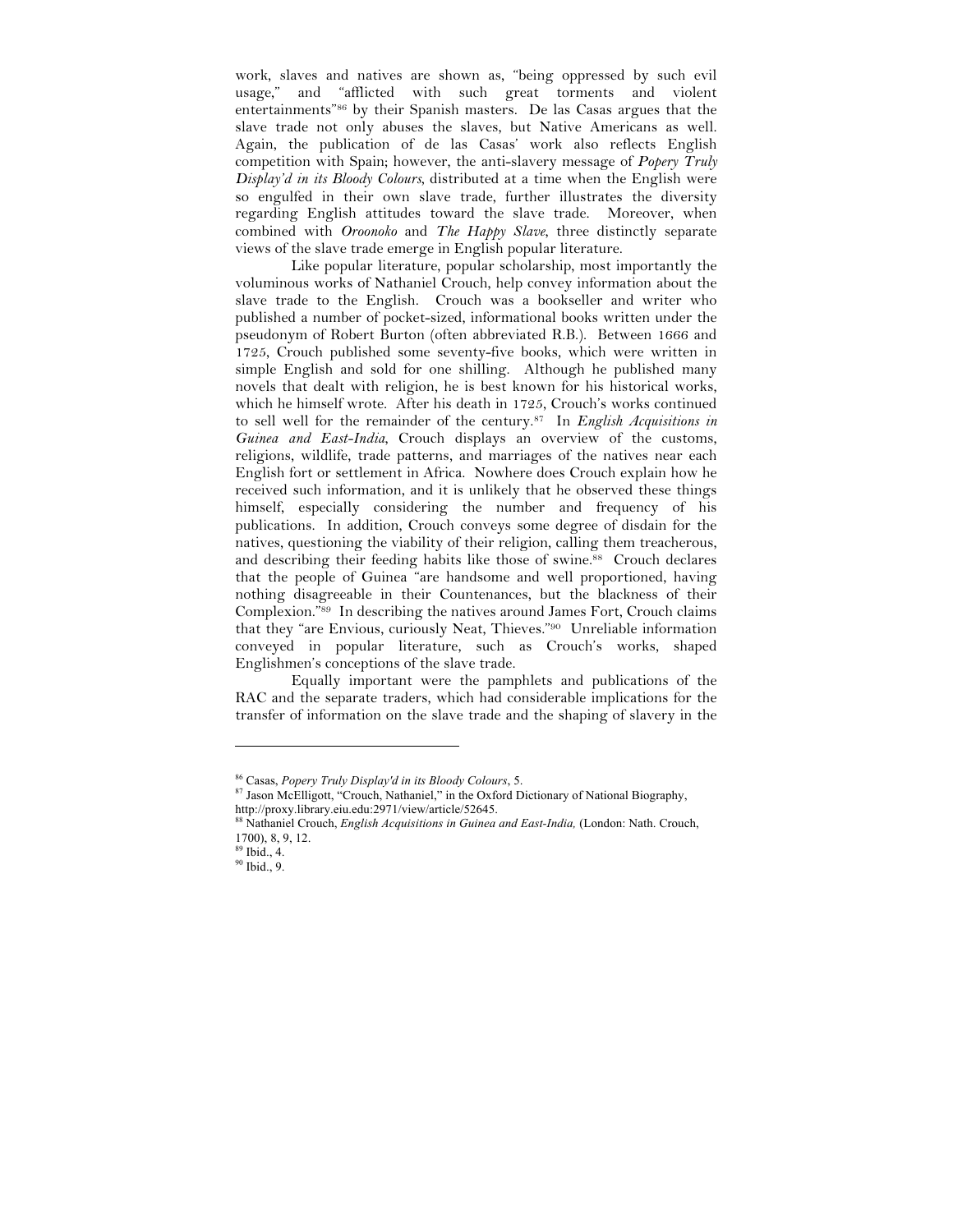minds of many Englishmen. During the pamphlet wars between free traders and monopolists in the 1690s, which continued in the public sphere until the 1720s, a number of publications attempted to convince Englishmen to support either side. *Reflections of the East India Company and the Royal African Company*, authored by Roger Coke in 1696, chastises the Company for being a monopoly and yet allowing foreign protestants to trade within its limits.91 Similarly, *Considerations Concerning the African Companies Petitions* (1698) and *Considerations Humbly Offered to the House of Commons by the Planters* (1698) argue against the Company's monopoly for imposing on Englishmen's liberty and failing to provide enough slaves to the West Indian plantations.92 *Reasons Humbly Offer'd to the Honourable the Commons of England,* written sometime in the 1690s, argued that Jamaica needed more "negroes" to work the plantations.93 In *Considerations Relating to the African Bill* (1698), separate traders argue that a continuation of the monopoly would further endanger relationships with Africans and other Europeans, which would be detrimental to the trade.94

Like the separate traders, the Royal African Company chose pamphlets as the main medium of transferring information to the general public. *True Account of the Forts and Castles Belonging to the Royal African Company* (1698) presents valuable information concerning the status of the Company's installments in Africa. The pamphlet provides the public with concrete numbers of men and guns, as well as comments on the state of each of the Company's forts. This pamphlet concludes that the forts and castles were "sufficiently provided with small arms, powder, and other necessaries of war…built of Stone and Lime," and that an adjoining factory was, "covered with lead, and in very good repair." 95 Additionally, the pamphlet claims that the data was "taken from Sundry Persons," which implies that the Company had multiple sources to acquire information.<sup>96</sup> In short, this pamphlet shows that the English public was being given fairly detailed accounts of the slave trade.

Further accounts of the forts, relationships with Africans, and the ability of the separate traders to supply slaves to West Indian plantations are found in *Some Observations on Extracts Taken out of the Report from the Lords Commissioners for Trade and Plantations*, authored by the Royal

<sup>91</sup> Roger Coke, *Reflections upon the East-Indy and Royal African Companies with* 

*animadversions, concerning the naturalizing of foreigners*, (London: [s.n.], 1695).

<sup>92</sup> Anon., *Considerations Concerning the African Companies Petitions*, (London: [s.n.], 1698); and Anon., *Considerations Humbly Offered to the House of Commons by the Planters*, (London:  $\left[\substack{5.1, 1 \\ 93, 1.1}\right]$ , 1698).

<sup>93</sup> Anon., *Reasons Humbly Offer'd to the Honourable the Commons of England*, (London: [s.n.], 1698-?).

<sup>94</sup> Anon., *Considerations Relating to the African Bill Humbly Submitted to the Honourable House of Commons*, (London: [s.n.], 1698).

<sup>95</sup> Anon., *A True Account of the Forts and Castles belonging to the Royal African Company*, (London: [s.n.], 1698).

<sup>96</sup> Anon., *A True Account of the Forts and Castles*; "Sundry," in the Oxford English Dictionary.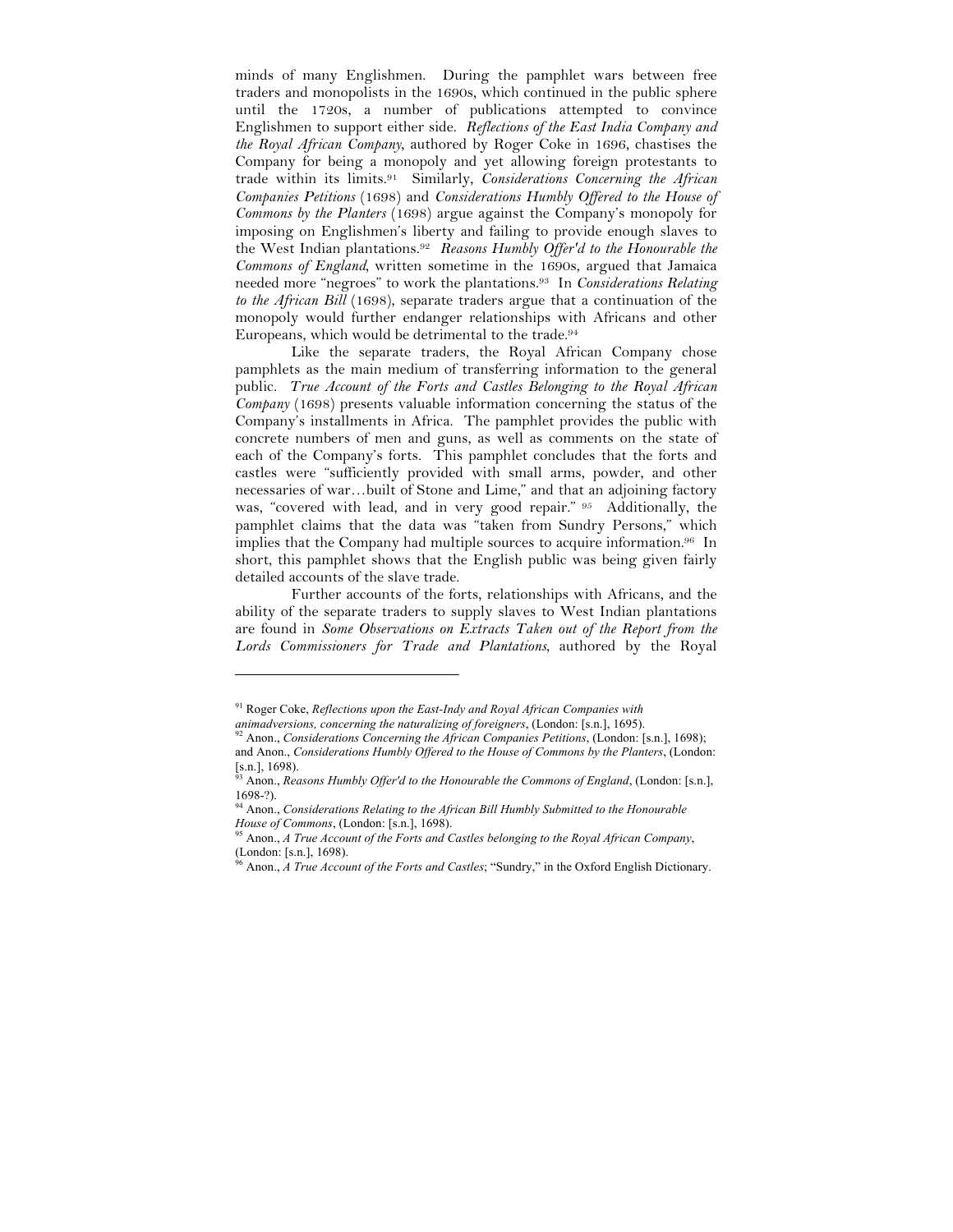African Company in 1708. This document contains information from the Lords Commissioners for Trade and Plantations and includes the number of slaves brought to the West Indies by the separate traders and a list of the RAC's forts in Africa. Additionally, the document argues that the forts and castles are the best foundation for continued friendship, justice, humanity, and honesty in English relationships with Africans.97

Moreover, *The case of the Royal African Company* (1709) provides readers with a complete summary of the free trade debate as it applied to the RAC through 1709. *The Case* provides details of the RAC's trade with Africa, but leaves out human or social aspects. For example, *The Case* describes the forts and settlements in Africa as a place to, "stipulate the price of the merchandize with the natives," rather than hold prisoner hundreds of slaves until the next slave ship appeared.98 Furthermore, *The Anatomy of the African Company's Scheme for Carrying on that Trade in a Joint-Stock Exclusive* (1710) provides a balance of the Company's books along with a claim that the benefits of the African trade are due solely to the efforts of the RAC, the overall goal being to get their subscribers to loan the Company ten percent of their payment. Additionally, *the Anatomy*  provides the number of forts ("14") and the amount of land they take up ("100 miles space on the Gold Coast"), but fails to describe any nonbusiness related aspect of the trade.99 In other words, the content of such pamphlets tended to focus on the business aspect, rather than the human, or emotional aspects of the slave trade. These gaps would be filled by popular literature and speculation.

In addition to the publications of the separate traders and the Royal African Company, political writers such as Daniel Defoe and Charles Davenant frequently issued pamphlets articulating a particular stance on the slave trade. In *Reflections upon the Constitution and Management of the Trade to Africa* (1709), Davenant sets forth the position of the RAC by examining memoirs, declarations, accounts, and other official papers. Like most other pro-Royal African Company texts, *Reflections* claims that the Company was extremely successful before 1698 (before the separate traders were allowed to trade with the payment of a 10% duty). Similarly, it uses numbers from the Navy Office of Barbados to disprove many of the separate traders' claims. Likewise, the article provides information about Africa and the Company's holdings in Africa.100 Moreover, *A Clear Demonstration, from Points of Fact, that the Recovery, Preservation and Improvement of Britain's Share of the Trade to Africa, is Wholly Owing to the Industry, Care and* 

<sup>97</sup> Royal African Company, *Some Observations on Extracts Taken out of the Report from the Lords Commissioners for Trade and Plantations*, (London, 1708).

<sup>98</sup> Royal African Company, *The Case of the Royal African Company*, (London, 1709).

<sup>99</sup> Royal African Company, *The Anatomy of the African Company's scheme for carrying on that trade in a joint-stock exclusive*, (London, 1710).

<sup>100</sup> Charles Davenant, *Reflections upon the constitution and management of the trade to Africa*, (London, 1709).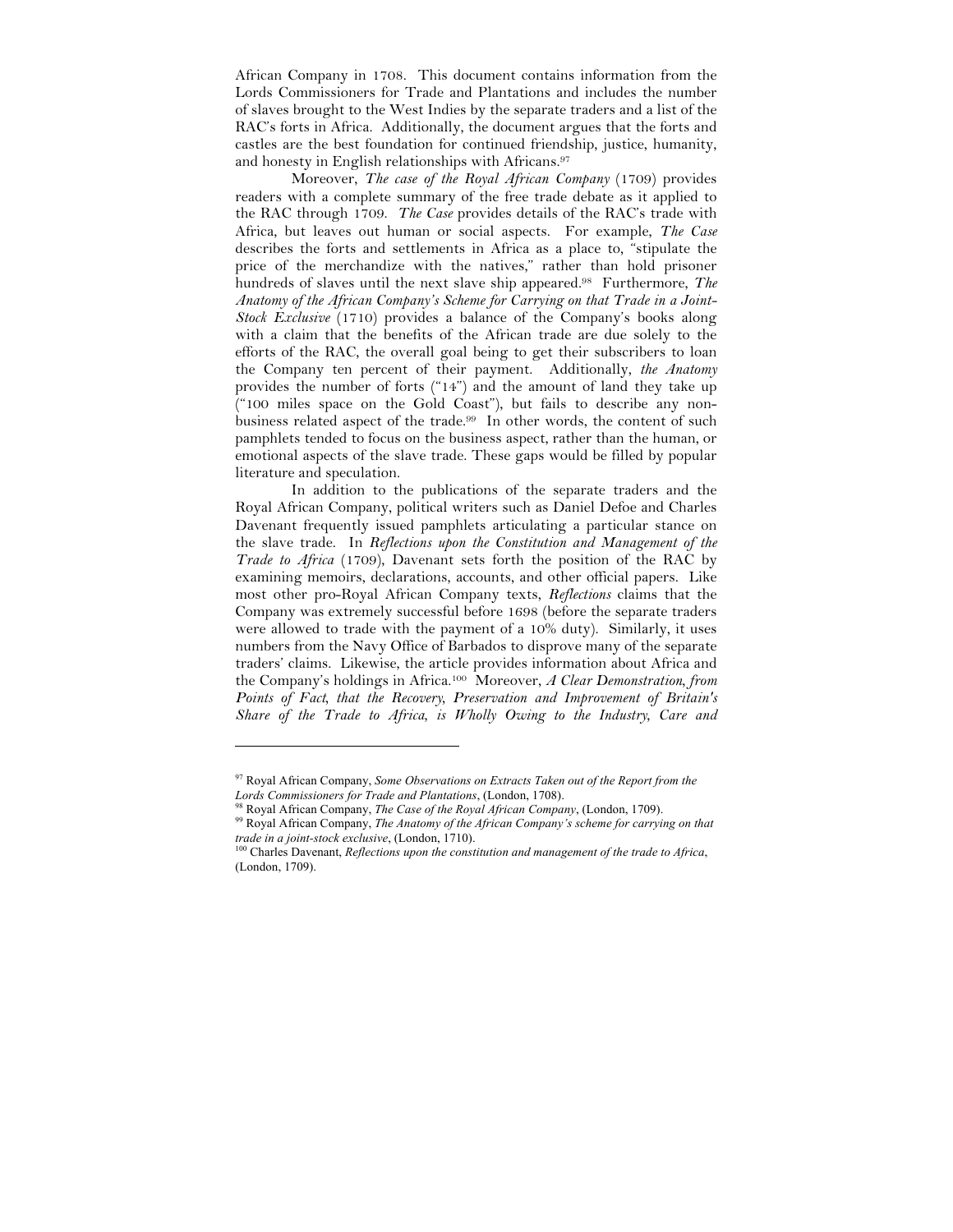*Application of the Royal African Company* (1709), as the title might suggest, claims that the benefits of the slave trade are due to the efforts of the RAC and that a monopoly is better suited to fit the needs of England and its subjects than free trade. Once again, Davenant uses RAC records to both prove his assumptions and discredit the separate traders.<sup>101</sup> These works provide critical insight into the information that was conveyed between the RAC and ordinary Englishmen because they were designed solely for the purpose of galvanizing the support of the people in England. They show that Englishmen had a wealth of detailed information about the business aspect of the slave trade at their disposal, however, pamphlets often left out information about the social aspects of the slave trade.

Information was transferred between the RAC and its smaller shareholders through a series of meetings that occurred in the first years of the new century. Ultimately, these meetings were the result of the everworsening fortunes of the Company at the hands of the separate traders. As the separate traders began to infringe upon the RAC's market, especially after 1698, the Company found its finances increasingly in danger. In order to keep afloat, the Company repeatedly asked its shareholders for loans in the first years of the new century. In March 1701, the Company sent out a request of ₤4 per share from its shareholders. Similarly, in 1702 the request increased to ₤6 per share, in 1704, ₤7 per share, and in 1706, another ₤4 per share.102 Similarly, in September, 1706, the Company sent out a public request for an increase in subscription.103 These public requests show that the Royal African Company's smaller shareholders were frequently called upon by the RAC during the "pamphlet wars" with the separate traders. Additionally, they suggest that smaller shareholders were given frequent meetings where information concerning the Company was passed along. The information being passed along related solely to business and economics.

K.G. Davies' *Royal African Company* provides a few hints about the Company's official correspondence. Sir Dalby Thomas, Agent-General of the RAC from 1703-1711 and Assistant for four years prior to that<sup>104</sup>,

<sup>101</sup> Charles Davenant, *A clear demonstration, from points of fact, that the recovery, preservation and improvement of Britain's share of the trade to Africa, is wholly owing to the industry, care and application of the Royal African Company*, (London, 1709).

<sup>102</sup> Royal African Company, *African-House. At a General Court of the Adventurers of the Royal African Company of England, held the 27th. day of March, 1701,* (London, 1701); Royal African Company, *At a General Court of the Adventurers of the Royal African-Company of England, held at their house ... the 15th day of December, 1702*, (London, 1702); Royal African Company, *At a General Court of the Adventurers of the Royal African Company of England, held at their house ... the 1st day of June, 1704*, (London, 1704); and Royal African Company, *African House At a General Court of the Adventurers of the Royal African Company of England, held the 26th. day of June, 1706*, (London, 1706). 103 Royal African Company, *At a General Court of the Adventurers of the Royal African* 

*Company of England, held the 18th day of September, 1706*, (London, 1706).

<sup>&</sup>lt;sup>104</sup> Perry Gauci, "Thomas, Sir Dalby," in Oxford Dictionary of National Biography.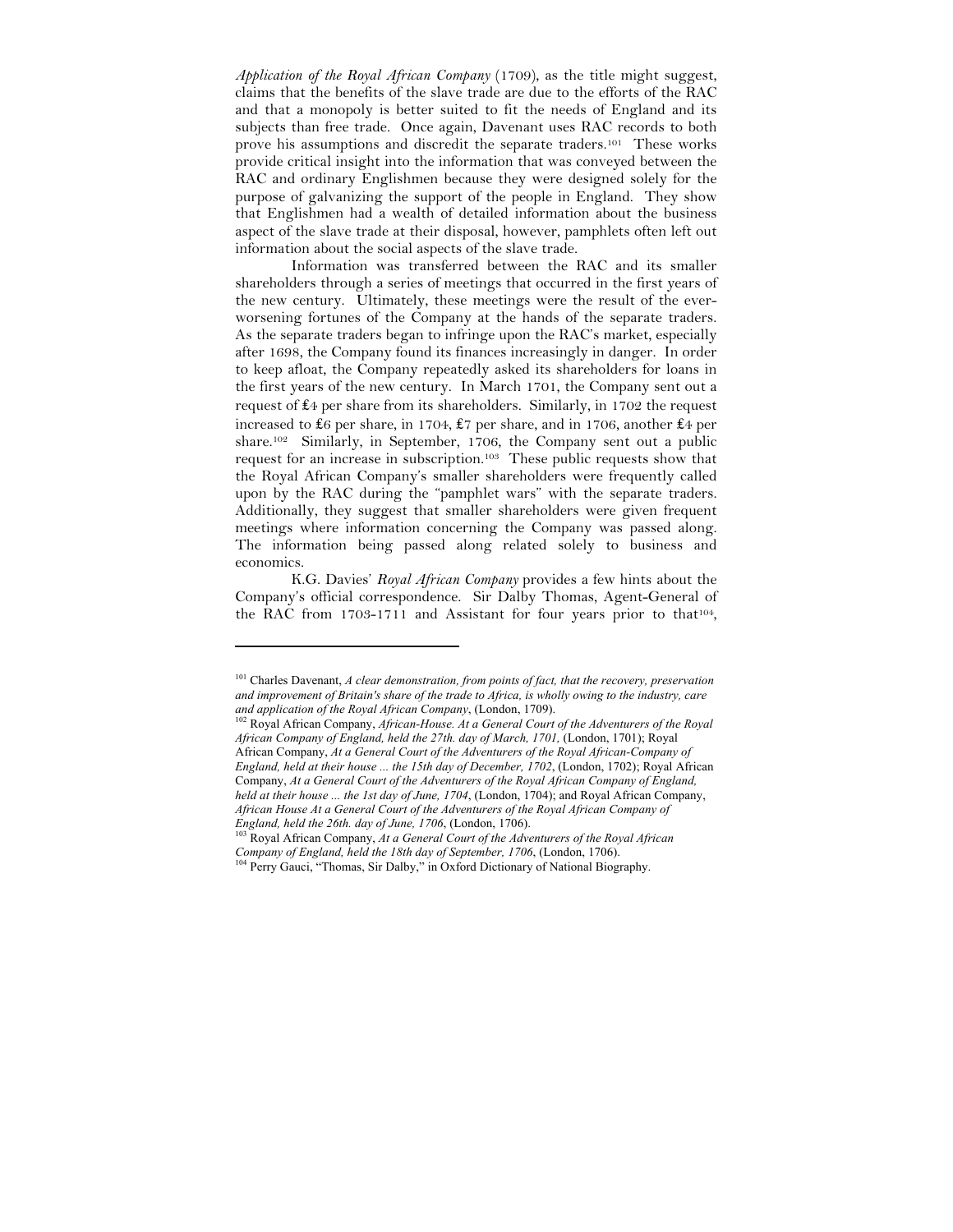corresponded frequently with the RAC. For example, Sir Thomas corresponded with the RAC concerning prices of gold, deaths, "coast charges," relations with the French, Portuguese, and Dutch, and tax systems with the natives.105 The RAC corresponded frequently with its other agents. Like the correspondence with Sir Thomas, correspondence with other agents spanned any number of topics. Those topics included shipping, sloop trade, and, as most often was the case, the productivity of a particular area.106

From these observations, we can construct a number of assertions concerning the operation of the Royal African Company at the turn of the Eighteenth Century. First, by wealthy, prominent investors who often held multiple business and political interests controlled the RAC. There were minimum amounts of shares that a person needed to hold in order to be elected to an official position within the Company.107 Many of the investors were passive; they had not been actively involved in the trading of slaves, opting instead to remain in London.108 Moreover, the frequency of the Company's meetings ensured that its leaders had little time to travel the world or become active in the trade.109 *Observations on a Guinea Voyage*, written nearly a century later by James Field Stanfield, asserts that a true understanding of the Slave Trade could not be achieved without a personal experience on a slave ship, thus inferring that many RAC decision-makers of had little understanding of the human aspect of the trade.110

Much of the information that was circulating within the Royal African Company and in the wider society left out a crucial humanitarian perspective that represented the foundation of future abolitionist writings. Popular literature and scholarship, in an attempt to fill the void left by pamphlets and official papers, often portrayed Blacks and the slave trade in less than accurate ways. For example, *The Happy Slave* suggests that the slave trade could be a civilizing process aided by benevolent slave masters. Similarly, both Behn's *Oroonoko* and Southerne's adaptation question the sub-human nature of royal Africans, while at the same time reaffirm the sub-human nature of non-royal blacks. Moreover, writers of popular history, such as Nathaniel Crouch, surely did not possess an unbiased, objective and factual basis for their assertions. Crouch, for example, published nearly seventy-five books in just over half a century, a fact that calls into question where he obtained information on such a short notice. Moreover, pamphlets that circulated at the turn of the century solely

<sup>105</sup> Davies, *Royal African Company*, 216, 226, 257, 259, 269, 274, 280.

<sup>106</sup> Ibid., 217, 219, 223, 227-8.

<sup>107</sup> Ibid., 153-4, 157.

<sup>108</sup> Ibid.*,* 53.

<sup>109</sup> Ibid., 154, 157-9.

<sup>110</sup> James Field Stanfield, *Observations on a Guinea Voyage, in a Series of Letters Addressed to the Rev. Thomas Clarkson* (London: James Phillips, 1788), 30, in Marcus Rediker, *The Slave Ship: A Human History* (New York: Viking, 2007), 156.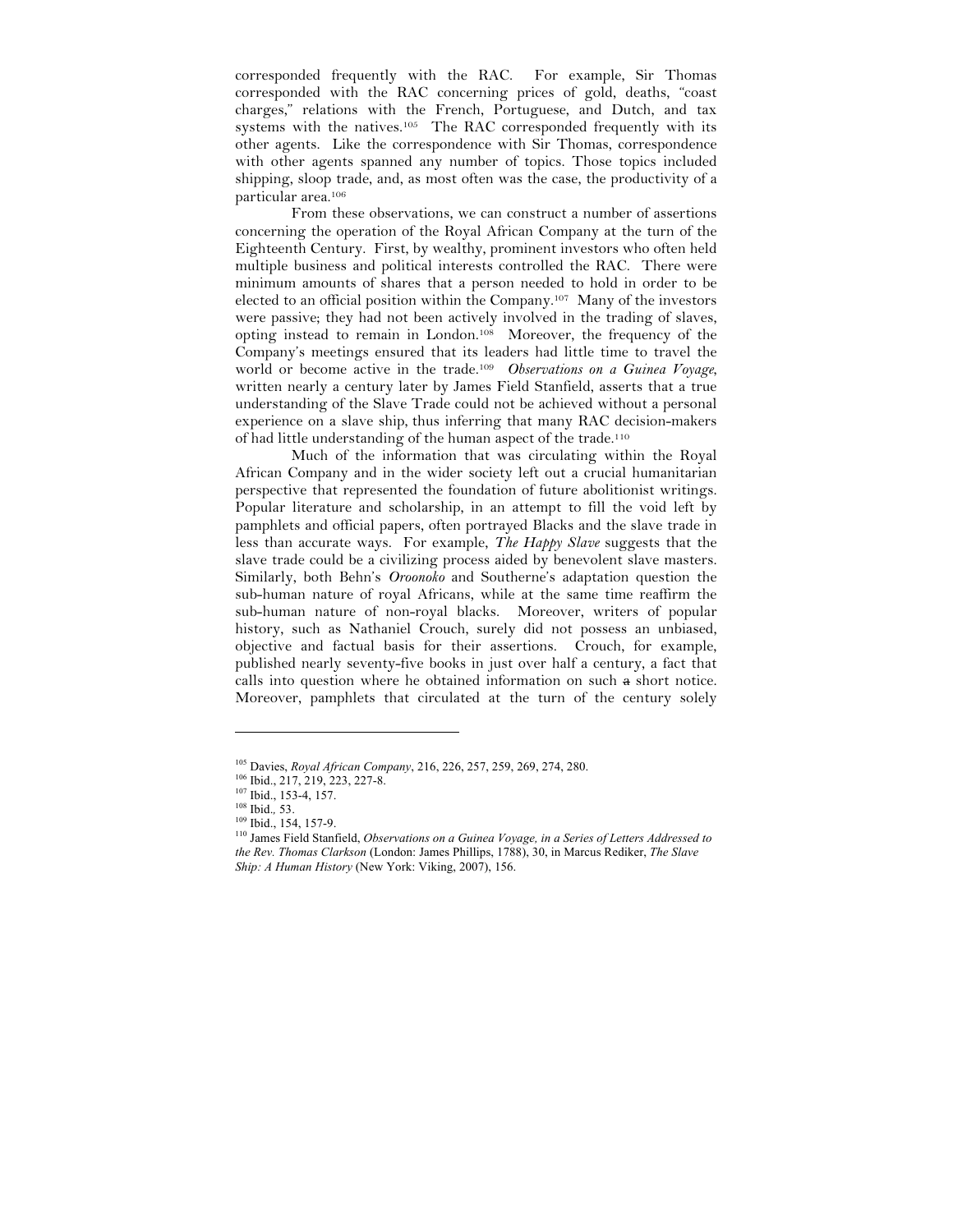addressed the economic and business aspects of the slave trade, leaving out critical issues such as the living conditions on board slave ships, an issue that would make Thomas Clarkson famous in the last two decades of the eighteenth century.

## **Implications for the Collective English** *Weltanschauung*

With this in mind, the complex, yet haphazard, transfers of information concerning Africa, Africans, slaves and the slave trade during this time affected English society in a very profound way. This change can be seen by a consideration of the various meanings of the three most common words used to describe Africans: "native," "slave," and "negro." Two of the Oxford English Dictionary's definitions of the word "negro," states that "a person of black African origin or descent" and "a slave (or enfranchised slave) of black African origin or descent."111 The use of the word "negro," as either the former or latter meaning, provides a clue into the degree in which English society equated the words "negro" and "slave" during this period. Moreover, the convergence of the two words shows one effect of the lack of cultural and societal information concerning the slave trade, despite the relatively detailed economic accounts of the trade.

In some cases, the English used the word "negro" to describe Africans before their enslavement in the West Indies, either in Africa or in the process of being sold into slavery (the middle passage). *Considerations Concerning the African Companies Petitions* (1698), the author claims that "no good negroes" reside in the most remote areas of Africa.<sup>112</sup> Similarly, *Considerations Humbly Offered to the House of Commons by the Planters* (1698) refers to a lack of "negroes" supplied to the West Indies.<sup>113</sup> *Reasons Humbly Offer'd to the Honourable the Commons of England* (1690- 1699), too, claims that Jamaica needs more "negroes," thus using the word to describe pre-West Indian Africans. Finally, on December 26, 1695, the Calendar of State Papers notes that, "the factors of the Royal African Company picked out the best negroes."114 In 1698, the Privy Council gave the RAC the authority to export beans as a means to feed "negroes" on board their ships. In 1693, they requested that the Company send more "negroes" and goods in order to help furnish the West Indian plantations.<sup>115</sup> In each of these cases, the documents used the word "negro" to describe Africans in the process of being sold into slavery.

On the other hand, the English sometimes referred to Blacks in Africa as "natives." *Considerations Relating to the African Bill* (1698) refers

<sup>&</sup>lt;sup>111</sup> "Negro, n. and adj.," in the Oxford English Dictionary.

<sup>112</sup> Anon., *Considerations Concerning the African-Companies Petition*.

<sup>113</sup> Anon., *Considerations Humbly Offered to the House of Commons by the Planters*.

<sup>114</sup> J. W. Fortescue, ed., *Calendar of State Papers: Colonial Series, America and West Indies, January, 1693-May, 1696* (Burlington: TannerRitchie, 2004), 249, 343-4.

<sup>115</sup> W. L. Grant, James Munro, & Almeric L. Fitzroy, eds., *Acts of the Privy Council of England: Colonial Series Volume 2: A.D. 1680-1720* (Burlington: TannerRitchie, 2005), 134, 187.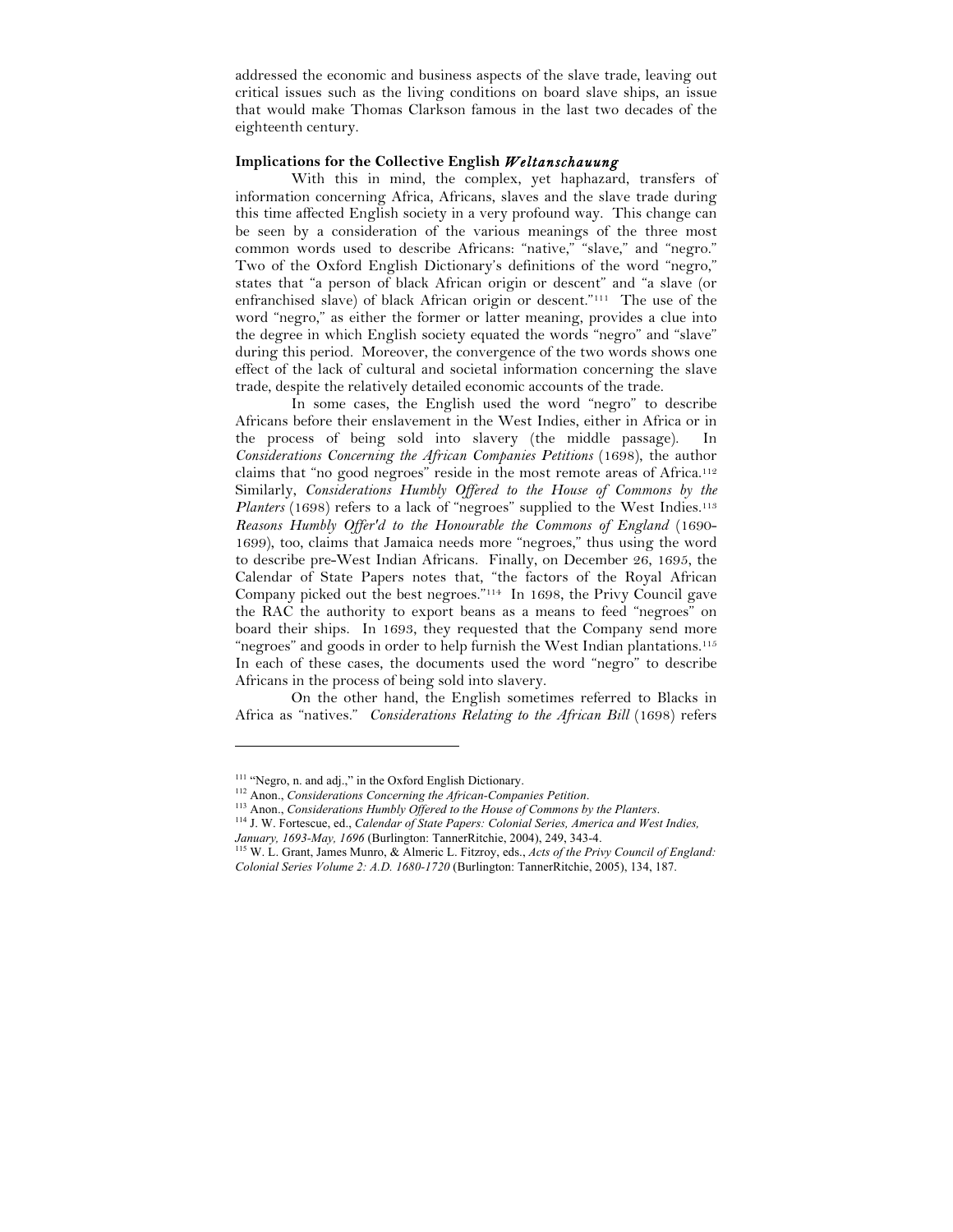provides one such instance. Similarly, in *Some Observations on Extracts Taken out of the Report from the Lords Commissioners for Trade and Plantations* (1708), the Royal African Company discusses friendly relationships with "natives" through permanent forts and settlements.116 One year later, the Company explained how separate traders gave the "natives" more leverage in their relationship with Europeans.117 In a letter to the Royal African Company from Captain Bernard Ladman in 1701, Ladman refers to "blacks being afraid to come aboard English ships," that were docked off the coast of Africa.118 In this case, "blacks" instead of "negroes" was used to refer to Africans who the British traded with. Interestingly, Ladman later refers to his coming away from the site with "24 Negroes," thus referring to Blacks on board trans-Atlantic ships as "negroes." In each of these cases, the word "native" is used when referring to African trading partners of the English. In other words, the British still expressed some distinctions between African trading partners, captured Africans, and slaves; however, they considered the majority of Africans "negroes," rather than "natives."

On the contrary, some writings blurred the line between "negroes" and "slaves," in which case a document might use the word "slave" to describe an African in Africa or the word "negro" to describe a slave in the West Indies. Some of these, however, provide a clear distinction between the words "negro" and "slave." On June 10, 1693, for example, the Calendar notes a slave uprising in the West Indies and refers to the aftermath in which soldiers, "fell upon all the negroes, free as well as slaves."<sup>119</sup> In this instance, although the author refers to slaves as "negroes," he notes that the existence of a difference between free and enslaved Negroes. Moreover, on September 14, 1693, a Committee discussed rewarding "freedmen and slaves who behave well against the enemy."<sup>120</sup> Once again, the document notes a clear difference between emancipated Negroes and enslaved Negroes.

Moreover, using the word "negro" to mean the word "slave" represents one effect of the comparative lack of cultural and societal information about Africans. The Calendar of State Papers notes one instance in which a ship, "shipped 700 slaves at Guinea," and a disagreement between the Company's agents and a planter over how much the planter owed the agent for "negroes."121 In a letter from Sir Dalby Thomas to the Royal African Company in 1704, Thomas referred to

<sup>116</sup> Royal African Company, *Some Observations on Extracts taken out of the report from the lords commissioners for trade and plantations*.

<sup>117</sup> Royal African Company, *The Case of the Royal African Company*.

<sup>118</sup> Elizabeth Donnan, *Documents Illustrative of the History of the Slave Trade to America: Volume II: The Eighteenth Century*, (New York: Octagon Books, 1965), 1.

Fortescue, *Calendar of State Papers*, 82-3.

<sup>120</sup> Ibid., 105.

<sup>121</sup> Ibid., 223, 288-9.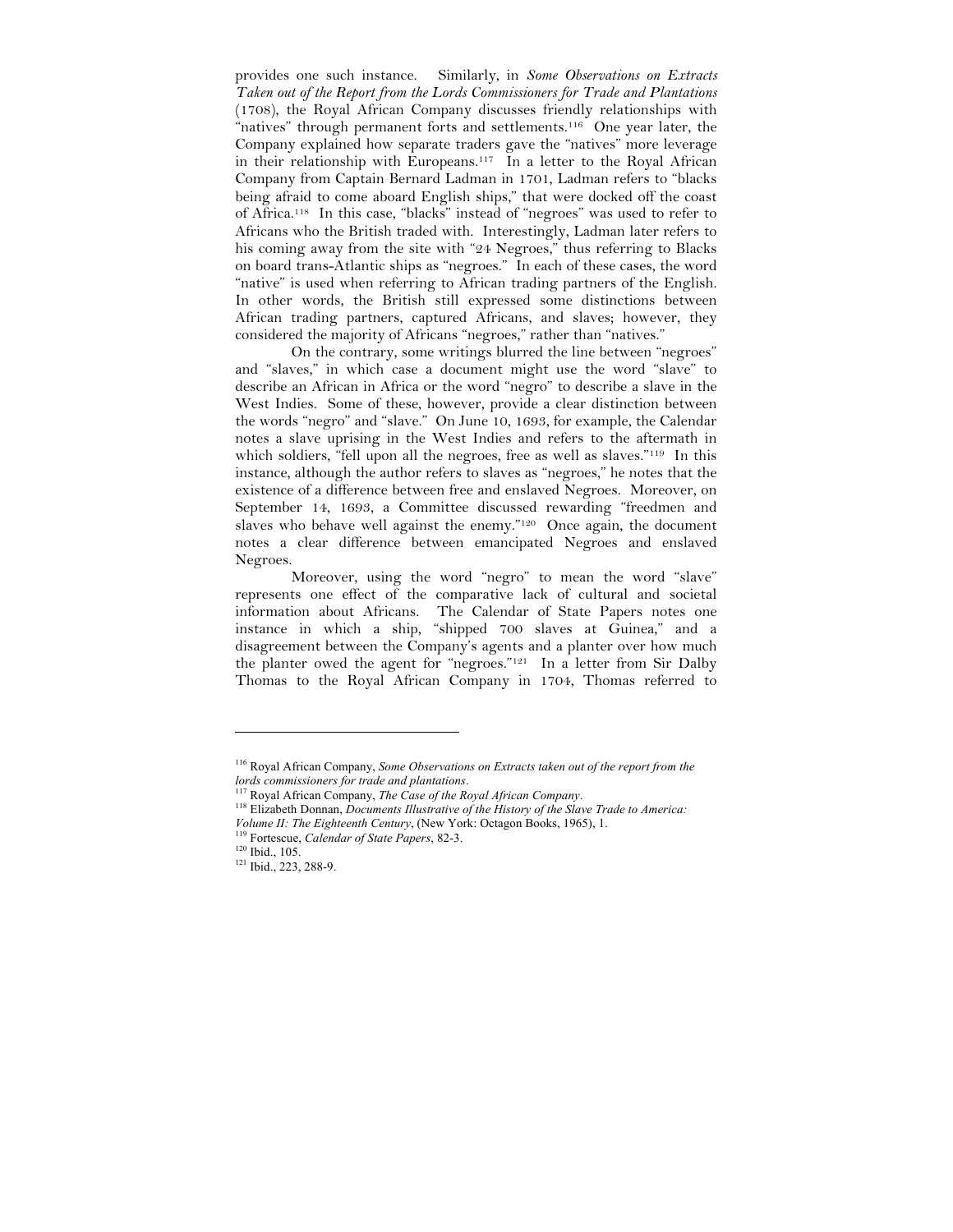purchasing of both "slaves" and "negroes."122 A treaty between the Royal African and French Senegal Companies claims that both companies would assist each other, "against the Negros," using the term in a very general manner. Moreover, the "Project of the Assiento for Negroes Made between England and Spain, 1707" provides a great example of the development of the words by the end of the first decade of the eighteenth century. To begin, the document is described as a "Contract for Blacks or Negroes," thus leaving ambiguity in the meaning of both terms. Next, it attaches the two words, declaring that it is an "Agreement to import Negro slaves," showing some convergence in the meanings of both words.<sup>123</sup> A Report on the Trade to Africa in 1709 presents a similar pattern. At one point, the document comments, "the Charges of their working Negroes, employed in carrying the Goods of the Company and other Matters relating to their Trade, and in looking after their Slaves."124 In this example, the document used both "negro" and "slave" in the same sentence to mean the same thing.

The Calendar of State Papers presents the words "negro" and "slave" as having similar meanings. In the minutes for November 14, 1693, it refers to the "negro trade," when referring to the slave trade. Moreover, the same entry uses the word "slaves" when talking about blacks in the West Indies. On November 9<sup>th</sup>, they once again referred to the trans-Atlantic slave trade as the "negro trade." In all, the writings of the Calendar of State Papers, letters between factors and the Company, and pamphlets portray Africans as slaves, whether they use the word "negro" or "slave;" they represent a converging of the words "negro" and "slave" and are emblematic of a lack of cultural information concerning Africans.

### **Conclusion**

As we have seen, the convergence of the words "negro" and "slave" coupled with pamphlets and literary works which viewed the slave trade from an exclusively economic standpoint suggest that the English *Weltanschauung* underwent a significant change at the turn of the eighteenth century; however, any study concerning the British slave trade would be incomplete without a connection to British abolition. Put another way, the developments occurring in the British *Weltanschauung* in the decades enveloping the year 1700—in which the concept of race was being solidified so that Africans were viewed primarily as slaves—may have clouded the vision of Englishmen, helping delay a widespread moral inquiry until the end of the eighteenth century.

One way historians have explained this "delayed abolition" holds that the profits of the slave trade during previous years overshadowed the moral questions that surrounded it, an assertion that historian Eric

<sup>122</sup> Donnan, *Documents Illustrative: The Eighteenth Century*, 6.

<sup>123</sup> Ibid., 16-21.

<sup>124</sup> Ibid., 53.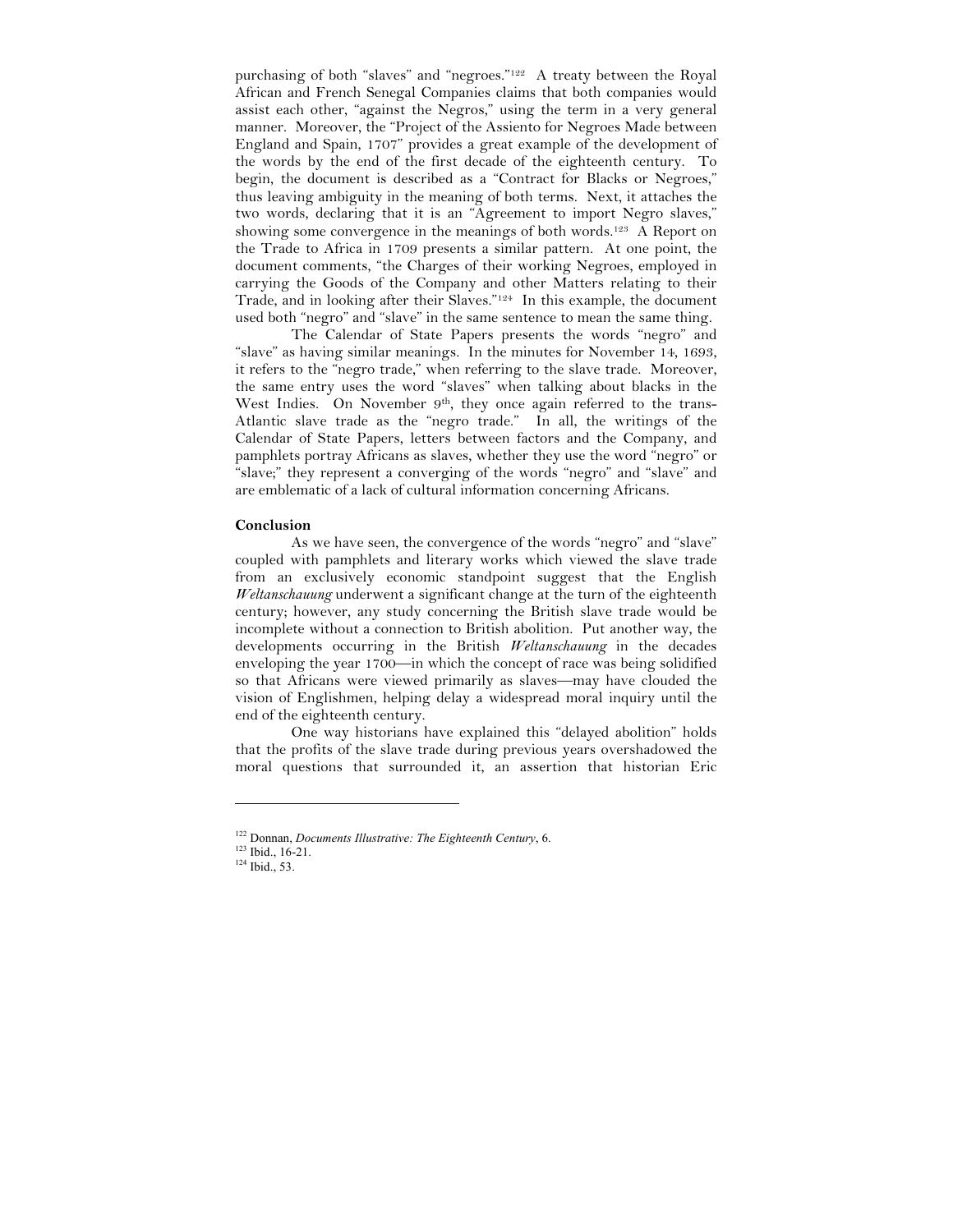Williams championed.125 In other words: willful ignorance. While the correspondence concerning the slave trade available in Donnan's *Documents Illustrative of the History of the Slave Trade to America* falls short of explicitly stating willful ignorance, such sentiments can be inferred from their writings. In "The Slave Trade at Calabar, 1700-1705," the author describes the "brutish creatures" that occupy the slave ships, as "cruel and bloody in their temper, always quarrelling, biting and fighting, and sometimes…murdering one another." Moreover, the author declares that slave captains "need pray for quick passage," in order to avoid losing too many slaves, and thus, "turn'd to a very bad market."126 In this case, the author hints that the health and well-being of slaves should be considered only in relation to the economic health and well-being of the captain and merchant. Numerous petitions to the House of Commons cite professions in England, Gun-makers, Cutlers, Powder-makers, Dyers, Packers, Setters, Drawers, Shipwrights, and Sail-makers, just to name a few, whose livelihoods have been "supported by Sale of their Goods, usually exported by the Royal African Company."127 In this case, Gun-makers, Cutlers, Powder-makers, etc. failed to question the morality of the slave trade because of its economic benefits.

Philip Gould hints at another possible aspect of delayed abolition in *Barbaric Traffic*; the enlightenment. Those few criticisms of the slave trade that did exist in the early eighteenth century focused on the literal inconsistency of the trade with biblical law. In the latter part of the century, this idea "gives away to the contemporary standards of enlightened civilization."128 In other words, the ideas of an enlightened civilization implied just commerce, which was used instead of biblical law to combat the slave trade.

When integrating the content revealed in this study, it becomes apparent that another explanation is possible. In other words, the changes occurring in the collective English *Weltanschauung* at the turn of the eighteenth-century clouded the English mindset, which may have delayed an inquiry into the slave trade. As we have seen, many accounts of the slave trade tended to emphasize the economic aspect of the trade. The origins of this can be found in RAC correspondence with Sir Dalby Thomas, which reveals discussions that focused almost entirely on international competition and prices of gold and slaves.129 Sir Thomas'

<sup>125</sup> Williams, Eric, *Capitalism and Slavery*, (Chapel Hill: University of North Carolina Press, 1994).

<sup>126</sup> Donnan, *Documents Illustrative*, 14-15.

<sup>127</sup> Ibid., 96-99.<br><sup>127</sup> Ibid., 96-99.<br><sup>128</sup> Philip Gould, *Barbaric Traffic: Commerce and Antislavery in the Eighteenth-Century Atlantic World* (Cambridge: Harvard University Press, 2003), 19. Gould includes a further discussion of early inquiries into the slave trade during the period I focus on on pages 14-15. 129 Davies, *Royal African Company*, 216, 226, 257, 259, 269, 274, 280.